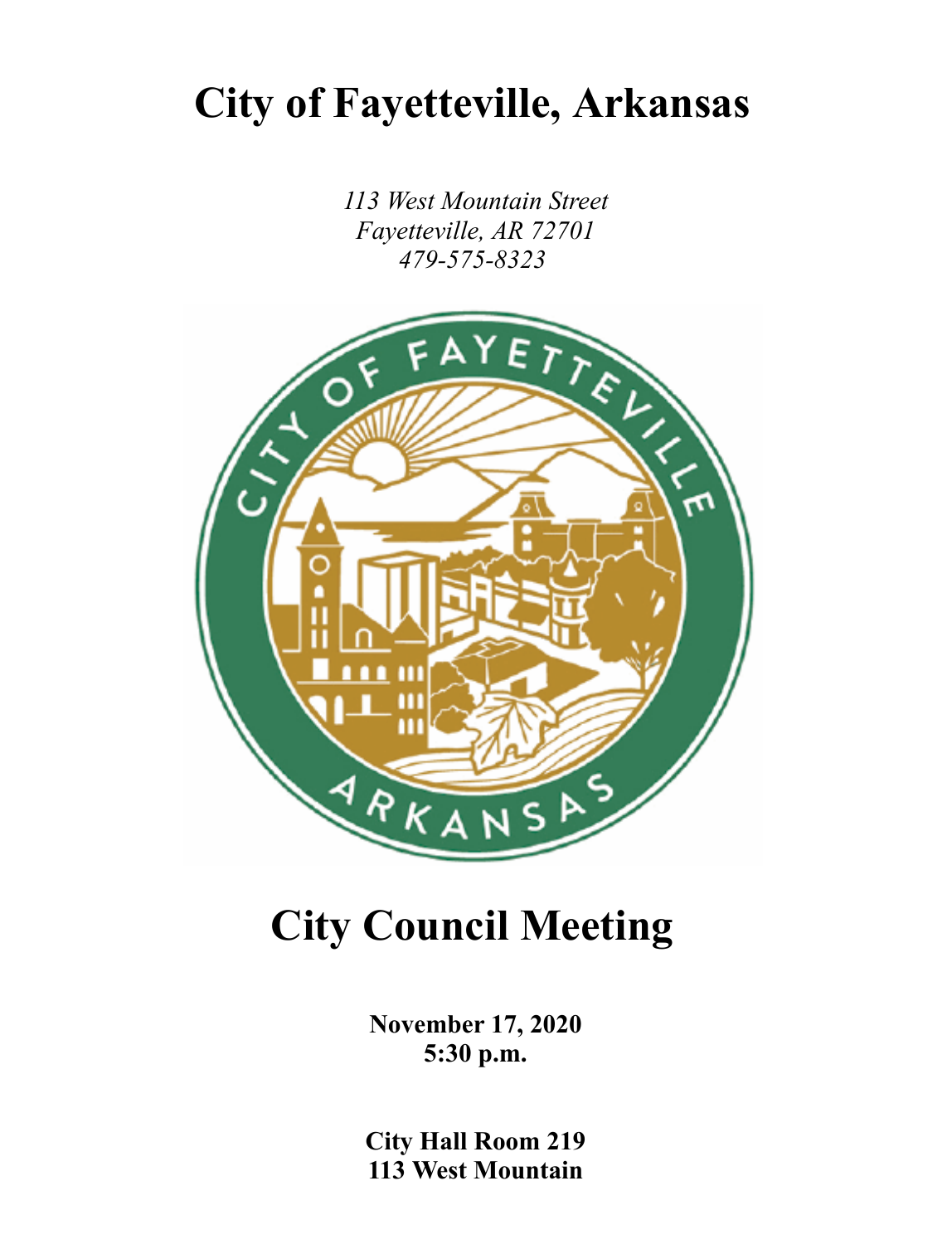## **City Council Members**

*Sonia Gutierrez Ward 1 Sarah Marsh Ward 1 Mark Kinion Ward 2 Matthew Petty Ward 2 Sloan Scroggin Ward 3 Sarah Bunch Ward 3 Teresa Turk Ward 4 Kyle Smith Ward 4*

*ELECTED OFFICIALS: Mayor Lioneld Jordan City Attorney Kit Williams City Clerk Kara Paxton*

**Call To Order**

**Roll Call**

#### **Pledge of Allegiance**

#### **Mayor's Announcements, Proclamations and Recognitions**

#### **City Council Meeting Presentations, Reports and Discussion Items**

#### **Agenda Additions**

**A. Consent**

#### **A.1**2019-0990 APPROVAL OF THE NOVEMBER 5, 2020 CITY [COUNCIL MEE](https://accessfayetteville.granicus.com/MetaViewer.php?view_id=14&event_id=2411&meta_id=205421)TING MINUTES

Legislation Text

**A.2**2020-0917 RFQ 20-03 GARVER LLC: A RESOLUTION TO AUTHORIZE A CONTRACT WITH GARVER, LLC, PURSUANT TO RFQ 20-03, TO PROVIDE ON-CALL AVIATION ENGINEERING SERVICES FOR A PERIOD OF ONE YEAR WITH AUTOMATIC RENEWALS FOR UP TO FOUR ADDITIONAL ONE YEAR TERMS, AND TO APPROVE TASK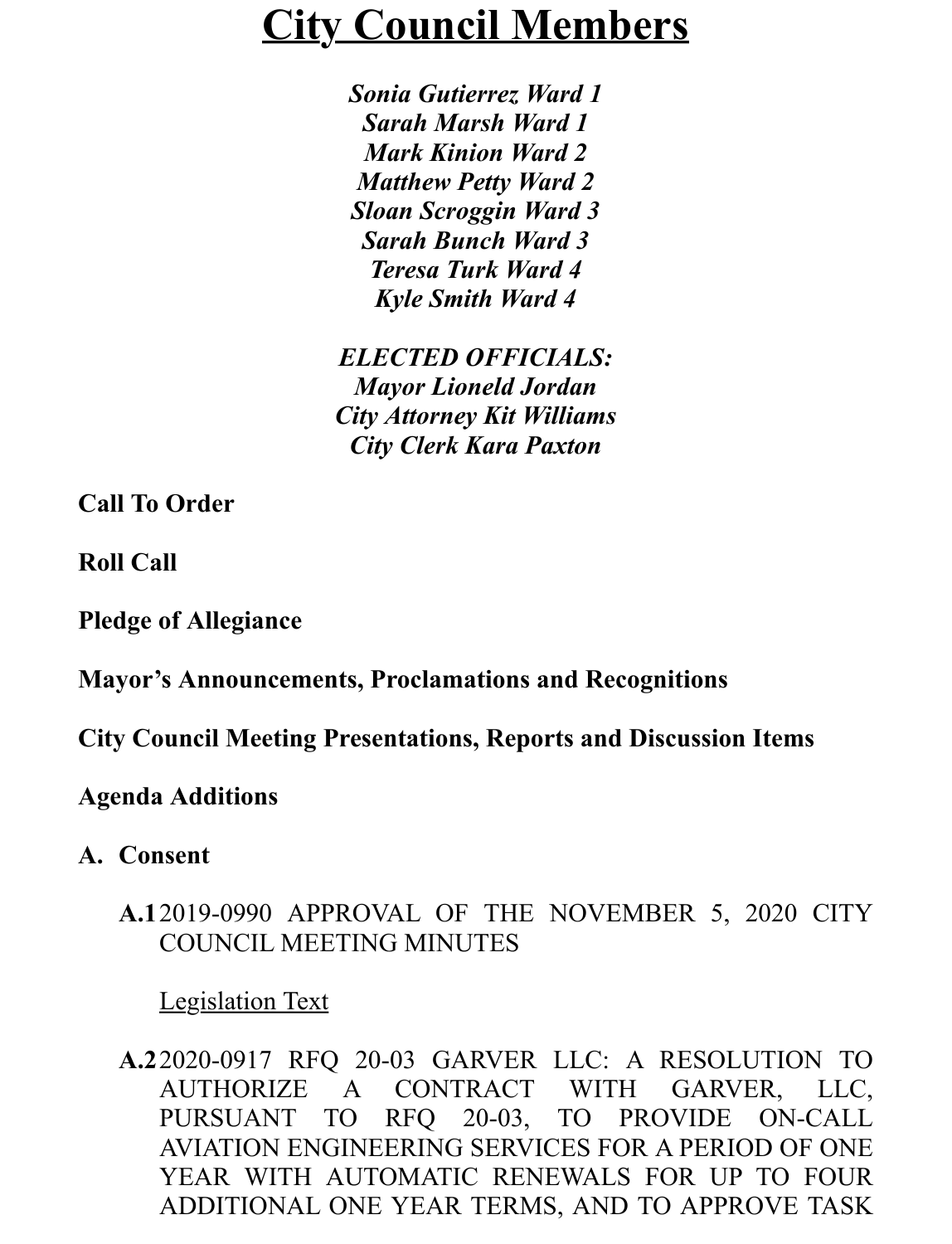## [Legislation Text](https://accessfayetteville.granicus.com/MetaViewer.php?view_id=14&event_id=2411&meta_id=205424)

## RFQ 20-03 GARVER LLC

**A.3**2020-0930 2020 BULLETPROOF VEST PARTNERSHIP (BVP) GRANT PROGRAM: A RESOLUTION TO AUTHORIZE ACCEPTANCE OF A MATCHING GRANT AWARD FROM THE 2020 BULLETPROOF VEST PARTNERSHIP PROGRAM IN THE AMOUNT OF \$21,200.00 FOR THE REPLACEMENT OF BODY ARMOR VESTS FOR FAYETTEVILLE POLICE [OFFICERS, AN](https://accessfayetteville.granicus.com/MetaViewer.php?view_id=14&event_id=2411&meta_id=205426)D TO APPROVE A BUDGET ADJUSTMENT

#### Legislation Text

#### [2020 BULLETPROOF VEST PARTNERSHIP \(BVP\) GRANT](https://accessfayetteville.granicus.com/MetaViewer.php?view_id=14&event_id=2411&meta_id=205427) PROGRAM

[BA\\_2020 BULLETPROOF VEST PARTNERSHIP \(BVP\) GRANT](https://accessfayetteville.granicus.com/MetaViewer.php?view_id=14&event_id=2411&meta_id=205428) PROGRAM

**A.4**2020-0983 FAYETTEVILLE POLICE DEPARTMENT POLICIES: A RESOLUTION TO APPROVE FAYETTEVILLE POLICE DEPARTMENT POLICIES 1.2.3 BIAS BASED PROFILING PROHIBITED; 22.2.8 MILITARY ACTIVATIONS; AND 49.1.1 [PEER TO PEER](https://accessfayetteville.granicus.com/MetaViewer.php?view_id=14&event_id=2411&meta_id=205430) SUPPORT PROGRAM

[Legislation Text](https://accessfayetteville.granicus.com/MetaViewer.php?view_id=14&event_id=2411&meta_id=205431)

#### FAYETTEVILLE POLICE DEPARTMENT POLICIES

**A.5**2020-0935 ADVANCED INFORMATION MANAGEMENT (AIM): A RESOLUTION TO AUTHORIZE THE DESTRUCTION OF CERTAIN RECORDS SHOWN ON THE ATTACHED AFFIDAVITS PURSUANT TO RELEVANT SECTIONS OF THE ARKANSAS CODE RELATED TO MAINTENANCE AND DESTRUCTION OF ACCOUNTING AND OTHER CITY [RECORDS](https://accessfayetteville.granicus.com/MetaViewer.php?view_id=14&event_id=2411&meta_id=205433)

Legislation Text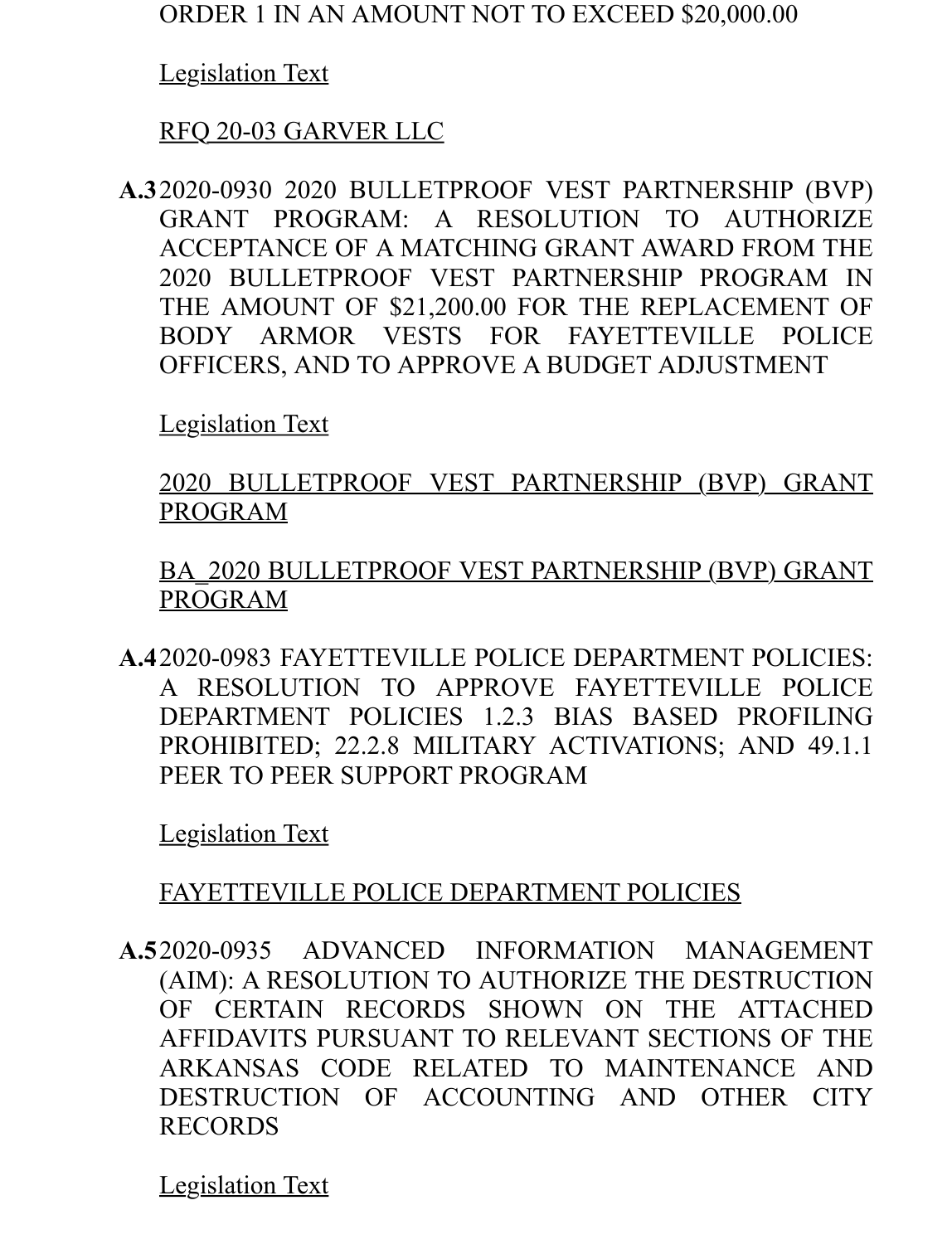#### ADVANCED INFORMATION MANAGEMENT (AIM)

**A.6**2020-0938 MOHAWK RESOURCES LTD: A RESOLUTION TO APPROVE THE PURCHASE OF A TRUCK LIFT FROM MOHAWK RESOURCES LTD IN THE AMOUNT OF \$37,488.86 PLUS ANY APPLICABLE TAXES AND FREIGHT CHARGES, PURSUANT TO A SOURCEWELL COOPERATIVE PURCHASING CONTRACT, FOR USE BY THE FLEET [OPERATIONS D](https://accessfayetteville.granicus.com/MetaViewer.php?view_id=14&event_id=2411&meta_id=205436)IVISION

#### [Legislation Text](https://accessfayetteville.granicus.com/MetaViewer.php?view_id=14&event_id=2411&meta_id=205437)

#### MOHAWK RESOURCES LTD

**A.7**2020-0916 BID #20-82 SECOND NATURE LANDSCAPES, INC.: A RESOLUTION TO AWARD BID #20-82 AND AUTHORIZE A CONTRACT WITH SECOND NATURE LANDSCAPES, INC. IN THE AMOUNT OF \$134,397.50 FOR THE INSTALLATION AND MAINTENANCE OF TREES ALONG RUPPLE ROAD AND OLD WIRE ROAD, TO APPROVE A PROJECT CONTINGENCY IN THE AMOUNT OF \$13,000.00, AND TO [APPROVE A BU](https://accessfayetteville.granicus.com/MetaViewer.php?view_id=14&event_id=2411&meta_id=205439)DGET ADJUSTMENT

[Legislation Text](https://accessfayetteville.granicus.com/MetaViewer.php?view_id=14&event_id=2411&meta_id=205440)

#### [BID #20-82 SECOND NATURE LANDSCAPES INC](https://accessfayetteville.granicus.com/MetaViewer.php?view_id=14&event_id=2411&meta_id=205441)

#### BA\_BID #20-82 SECOND NATURE LANDSCAPES, INC.

**A.8**2020-0936 BID #20-80 LEGACY CONSTRUCTION MANAGEMENT, INC.: A RESOLUTION TO AWARD BID #20- 80 AND AUTHORIZE A CONTRACT WITH LEGACY CONSTRUCTION MANAGEMENT, INC. IN THE AMOUNT OF \$378,794.00 FOR CONSTRUCTION SERVICES ASSOCIATED WITH ADDITIONS, REPAIRS, AND REPLACEMENTS AT RESTROOMS IN MULTIPLE CITY PARKS, AND TO APPROVE [A PROJECT CO](https://accessfayetteville.granicus.com/MetaViewer.php?view_id=14&event_id=2411&meta_id=205443)NTINGENCY IN THE AMOUNT OF \$37,236.00

[Legislation Text](https://accessfayetteville.granicus.com/MetaViewer.php?view_id=14&event_id=2411&meta_id=205444)

BID #20-80 LEGACY CONSTRUCTION MANAGEMENT, INC.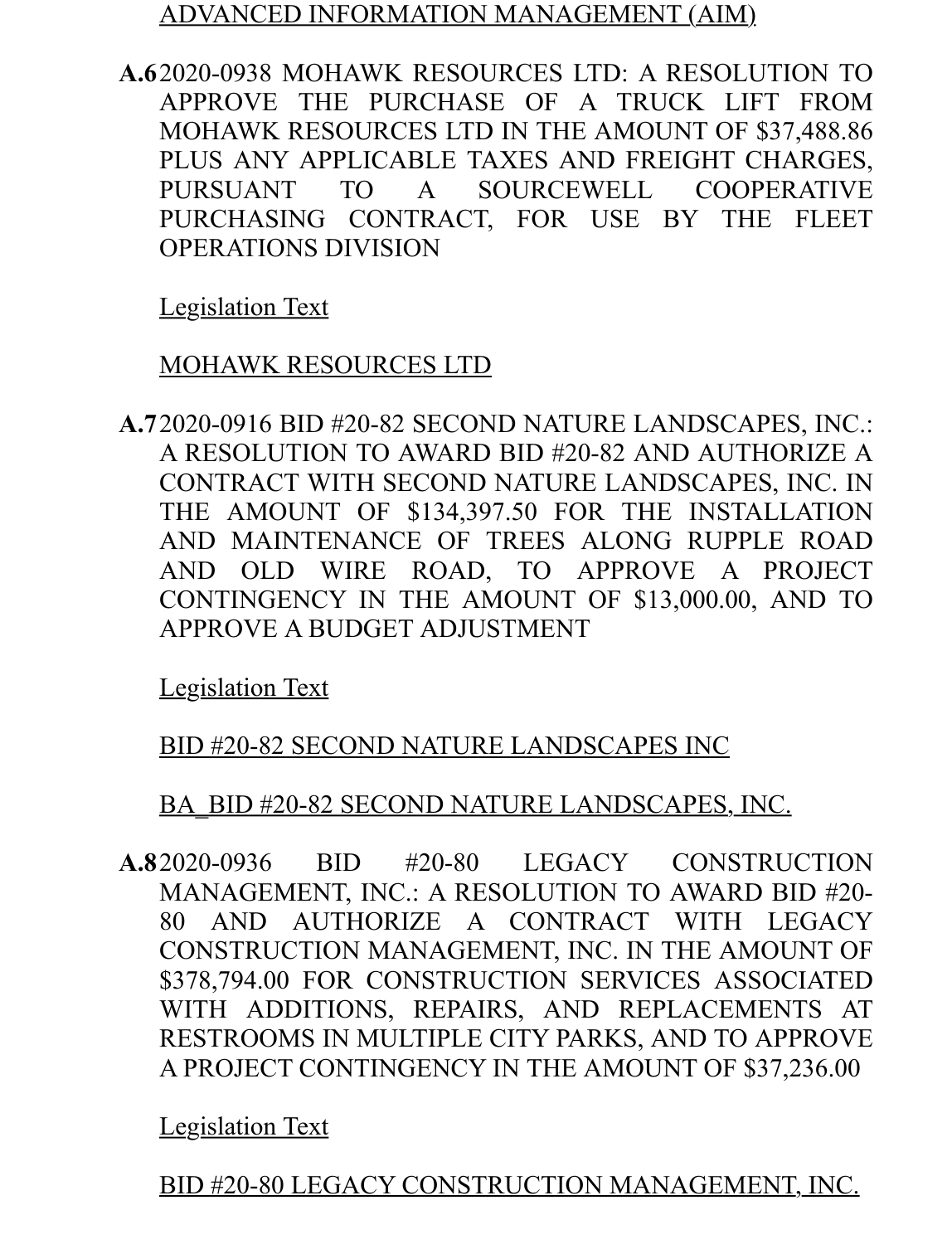**A.9**2020-0940 FAYETTEVILLE PUBLIC LIBRARY EXPANSION PROJECT CHANGE ORDER NO. 7: A RESOLUTION TO APPROVE CHANGE ORDER NO. 7 TO THE FAYETTEVILLE PUBLIC LIBRARY EXPANSION PROJECT CONTRACT WITH CROSSLAND CONSTRUCTION COMPANY, INC. TO SHIFT \$332,000.00 OF THE LIBRARY'S SCOPE OF WORK TO THE [CITY, AND TO](https://accessfayetteville.granicus.com/MetaViewer.php?view_id=14&event_id=2411&meta_id=205446) APPROVE A BUDGET ADJUSTMENT

Legislation Text

[FAYETTEVILLE PUBLIC LIBRARY EXPANSION PROJECT](https://accessfayetteville.granicus.com/MetaViewer.php?view_id=14&event_id=2411&meta_id=205447) CHANGE ORDER NO. 7

[BA\\_FAYETTEVILLE PUBLIC LIBRARY EXPANSION](https://accessfayetteville.granicus.com/MetaViewer.php?view_id=14&event_id=2411&meta_id=205448) PROJECT CHANGE ORDER NO. 7

**A.10**2020-0921 REPEAL RESOLUTION NO. 245-20 GOODWIN & GOODWIN, INC.: A RESOLUTION TO REPEAL RESOLUTION NO. 245-20, TO AWARD BID #20-71 AND AUTHORIZE A CONTRACT WITH GOODWIN & GOODWIN, INC. IN THE AMOUNT OF \$288,326.10 FOR THE CONSTRUCTION OF THE PALMER AVENUE DRAINAGE IMPROVEMENTS PROJECT, TO APPROVE A PROJECT CONTINGENCY IN THE AMOUNT OF \$43,240.00, AND TO APPROVE A BUDGET ADJUSTMENT - 2019 DRAINAGE [BOND PROJEC](https://accessfayetteville.granicus.com/MetaViewer.php?view_id=14&event_id=2411&meta_id=205450)T

[Legislation Text](https://accessfayetteville.granicus.com/MetaViewer.php?view_id=14&event_id=2411&meta_id=205451)

[GOODWIN & GOODWIN, INC.](https://accessfayetteville.granicus.com/MetaViewer.php?view_id=14&event_id=2411&meta_id=205452)

BA\_GOODWIN & GOODWIN, INC.

**A.11**2020-0231 RFQ #19-03 DESIGN WORKSHOP, INC.: A RESOLUTION TO AUTHORIZE MAYOR JORDAN TO SIGN AN AGREEMENT WITH DESIGN WORKSHOP, INC., PURSUANT TO RFQ #19-03, IN THE AMOUNT OF \$185,739.00 FOR THE DEVELOPMENT OF A NEW TEN-YEAR PARK SYSTEM MASTER AND STRATEGIC PLAN, AND TO APPROVE A PROJECT CONTINGENCY IN THE AMOUNT OF \$5,000.00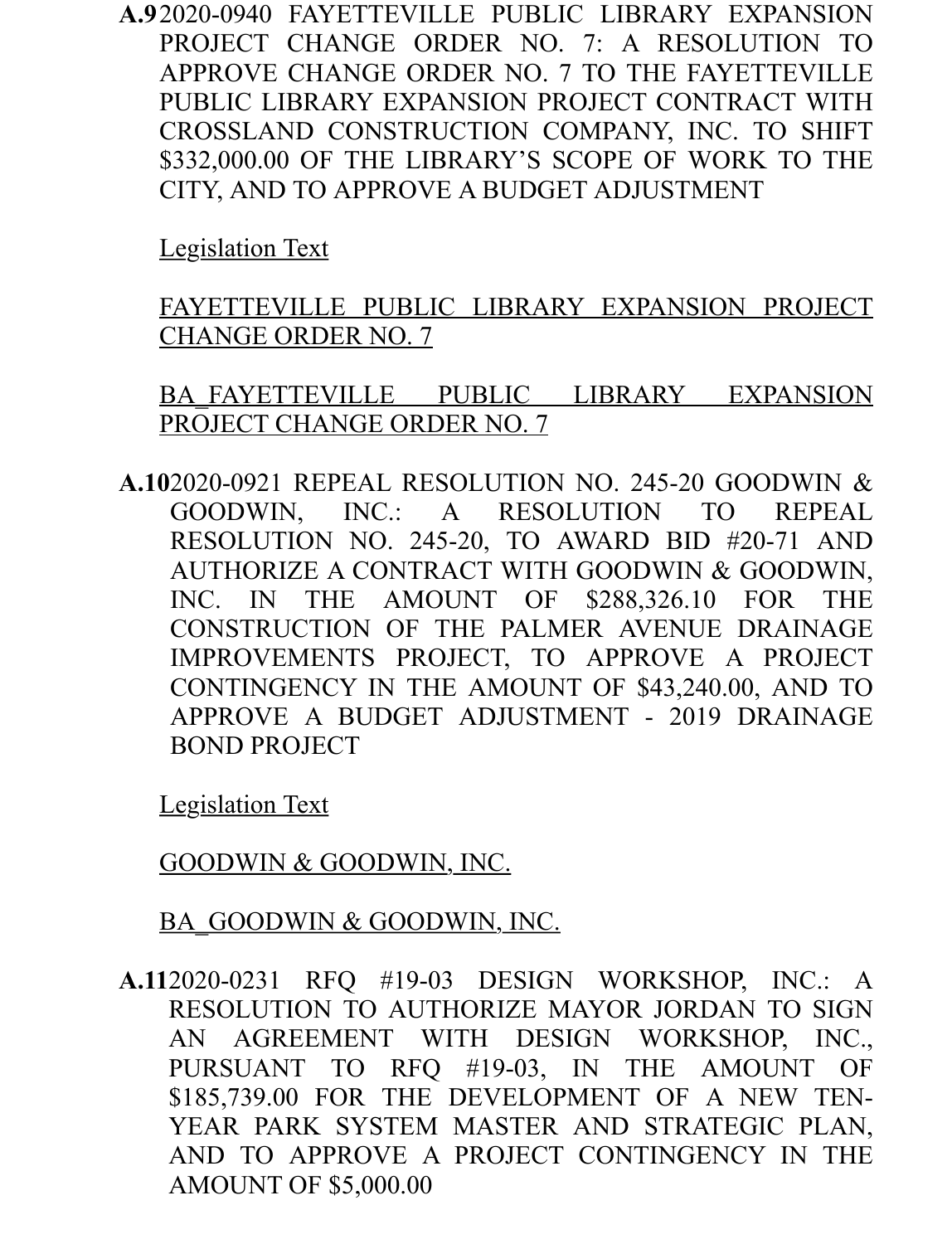[Legislation Text](https://accessfayetteville.granicus.com/MetaViewer.php?view_id=14&event_id=2411&meta_id=205455)

#### RFQ #19-03 DESIGN WORKSHOP, INC.

#### **B. Unfinished Business**

**B.1** 2020-0269 MARKHAM HOSPITALITY OWNER, LLC ACCESS EASEMENT: A RESOLUTION TO APPROVE THE CONVEYANCE OF A PERMANENT ACCESS EASEMENT TO MARKHAM HOSPITALITY OWNER, LLC AND MARKHAM RESIDENTIAL OWNER, LLC ACROSS REAL PROPERTY [OWNED BY TH](https://accessfayetteville.granicus.com/MetaViewer.php?view_id=14&event_id=2411&meta_id=205458)E CITY OF FAYETTEVILLE

Legislation Text

[ADDITIONAL\\_MARKHAM HOSPITALITY OWNER, LLC.](https://accessfayetteville.granicus.com/MetaViewer.php?view_id=14&event_id=2411&meta_id=205459)  ACCESS EASEMENT

[ADDITIONAL\\_MARKHAM HOSPITALITY OWNER, LLC.](https://accessfayetteville.granicus.com/MetaViewer.php?view_id=14&event_id=2411&meta_id=205460)  ACCESS EASEMENT

[MARKHAM HOSPITALITY OWNER, LLC. ACCESS](https://accessfayetteville.granicus.com/MetaViewer.php?view_id=14&event_id=2411&meta_id=205461) EASEMENT

#### **C. New Business**

**C.1**2020-0952 MULTI-CRAFT CONTRACTORS, INC.: AN ORDINANCE TO WAIVE FORMAL COMPETITIVE BIDDING AND ACCEPT A QUOTE IN THE AMOUNT OF \$29,750.00 FROM MULTI-CRAFT CONTRACTORS, INC. FOR REPAIRS TO A PUMP STATION DAMAGED IN A MOTOR VEHICLE ACCIDENT, TO APPROVE A PROJECT CONTINGENCY IN THE AMOUNT OF \$2,975.00, TO AUTHORIZE THE MAYOR TO SIGN A RELEASE OF PROPERTY DAMAGE RELATED TO THE VEHICLE ACCIDENT, AND TO ACCEPT INSURANCE FUNDS IN THE AMOUNT OF \$25,000.00 AS A SETTLEMENT [OF ALL CLAIM](https://accessfayetteville.granicus.com/MetaViewer.php?view_id=14&event_id=2411&meta_id=205464)S

[Legislation Text](https://accessfayetteville.granicus.com/MetaViewer.php?view_id=14&event_id=2411&meta_id=205465)

MULTI-CRAFT CONTRACTORS, INC.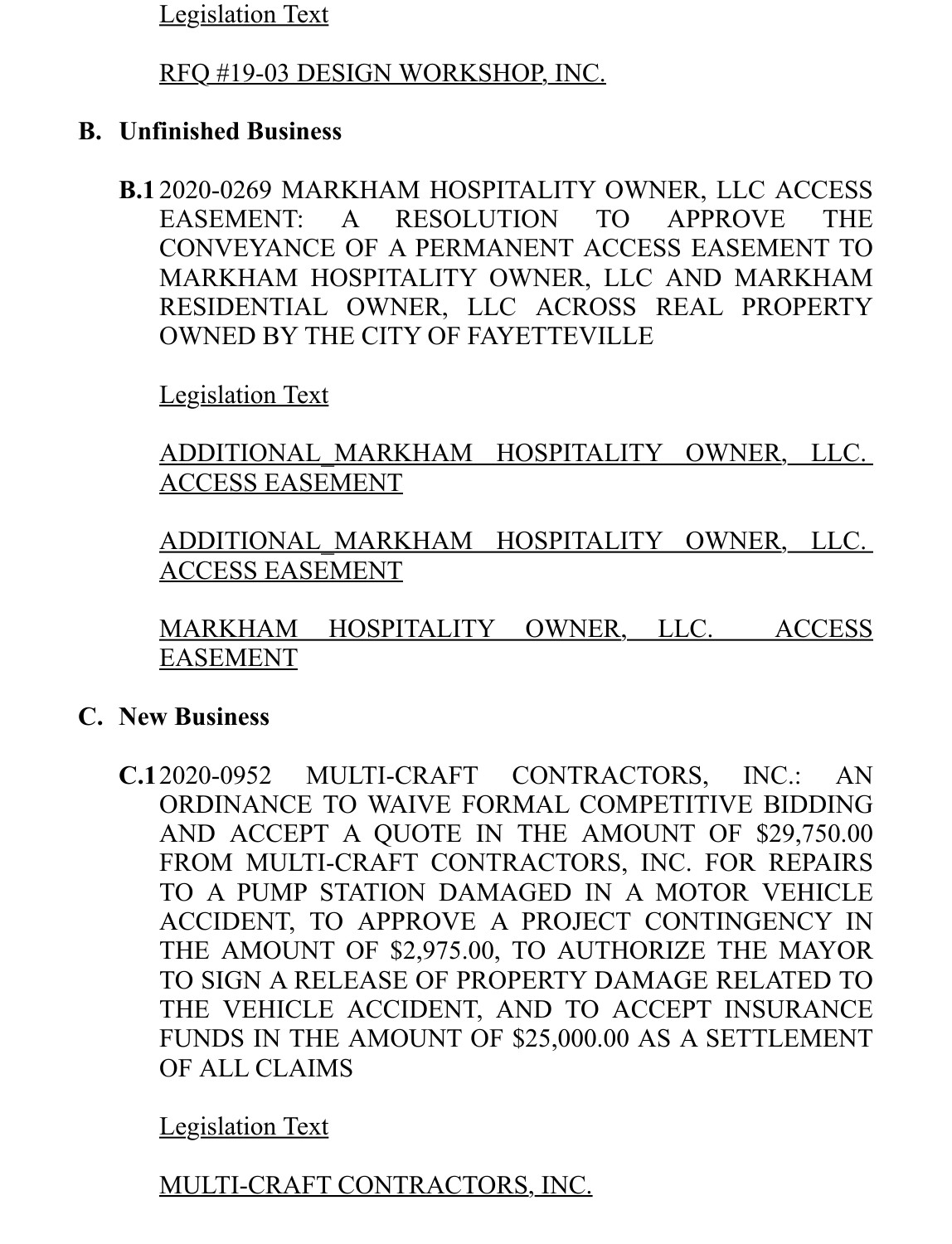**C.2**2020-0948 VAC 2020-004 (800 BLOCK OF N. PARK AVE./PARK AVE. ALLEY): AN ORDINANCE TO APPROVE VAC 20-004 FOR PROPERTY LOCATED IN THE 800 BLOCK OF NORTH PARK AVENUE TO VACATE A PORTION OF ALLEY RIGHT-[OF-WAY](https://accessfayetteville.granicus.com/MetaViewer.php?view_id=14&event_id=2411&meta_id=205467)

Legislation Text

[VAC 2020-004 \(800 BLOCK OF N. PARK AVE./PARK AVE.](https://accessfayetteville.granicus.com/MetaViewer.php?view_id=14&event_id=2411&meta_id=205468) ALLEY):

**C.3**2020-0955 RZN 2020-015 (NE OF ZION RD. & RANDAL PL./LA HACIENDA OF NWA): AN ORDINANCE TO REZONE THAT PROPERTY DESCRIBED IN REZONING PETITION RZN 20- 015 LOCATED NORTHWEST OF ZION ROAD AND RANDAL PLACE FOR APPROXIMATELY 3.27 ACRES FROM RMF-24, RESIDENTIAL MULTI FAMILY, 24 UNITS PER ACRE AND R-O, RESIDENTIAL OFFICE TO RI-U, RESIDENTIAL [INTERMEDIAT](https://accessfayetteville.granicus.com/MetaViewer.php?view_id=14&event_id=2411&meta_id=205470)E-URBAN AND CS, COMMUNITY SERVICES

Legislation Text

[RZN 2020-015 \(NE OF ZION RD. & RANDAL PL./LA](https://accessfayetteville.granicus.com/MetaViewer.php?view_id=14&event_id=2411&meta_id=205471) HACIENDA OF NWA)

**C.4**2020-0953 GRADING PERMIT APPEAL: A RESOLUTION TO GRANT THE APPEAL OF MANNY TERMINELLA REGARDING A NOTICE OF VIOLATION ISSUED BY THE CITY ENGINEERING DIVISION FOR FAILURE TO OBTAIN A GRADING PERMIT FOR WORK BEING PERFORMED AT 3180 [EAST TOWNSH](https://accessfayetteville.granicus.com/MetaViewer.php?view_id=14&event_id=2411&meta_id=205473)IP STREET

[Legislation Text](https://accessfayetteville.granicus.com/MetaViewer.php?view_id=14&event_id=2411&meta_id=205474)

GRADING PERMIT APPEAL

[Memo re investigating citizen complaint of unpermitted grading or](https://accessfayetteville.granicus.com/MetaViewer.php?view_id=14&event_id=2411&meta_id=205475) construction

**C.5**2020-0943 RFQ-19-01 OLSSON , INC. AMENDMENT #2: A RESOLUTION TO APPROVE AMENDMENT NO. 2 TO THE PROFESSIONAL ENGINEERING SERVICES AGREEMENT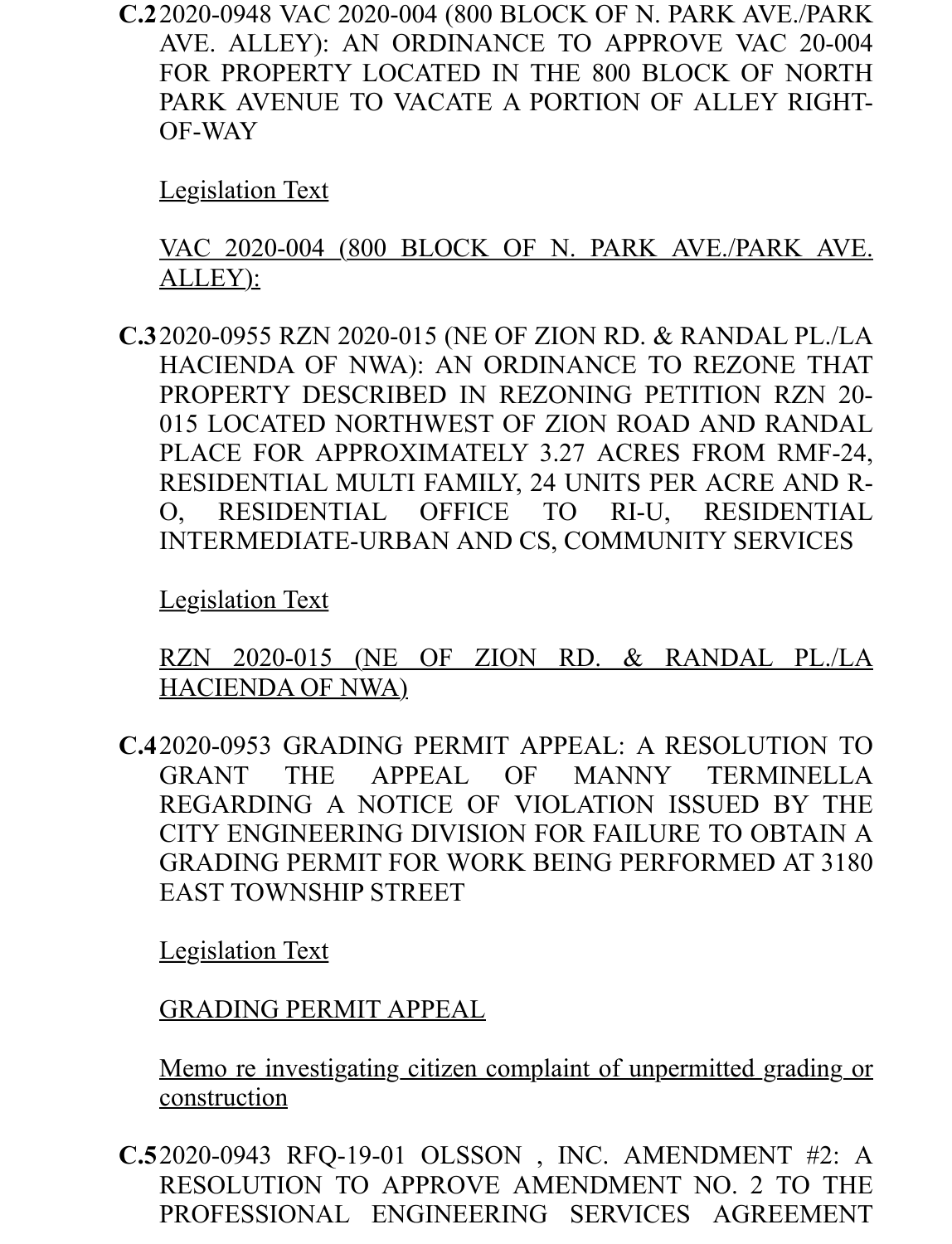WITH OLSSON, INC., PURSUANT TO RFQ #19-01, IN THE AMOUNT OF \$154,900.00 FOR THE REMAINING ARCHITECTURAL SERVICES RELATED TO THE REPLACEMENT PARKING DECK FOR THE CULTURAL ARTS CORRIDOR PROJECT, AND TO APPROVE A BUDGET ADJUSTMENT - 2019 CULTURAL ARTS CORRIDOR BOND [PROJECT](https://accessfayetteville.granicus.com/MetaViewer.php?view_id=14&event_id=2411&meta_id=205477)

[Legislation Text](https://accessfayetteville.granicus.com/MetaViewer.php?view_id=14&event_id=2411&meta_id=205478)

#### [RFQ-19-01 OLSSON , INC. AMENDMENT #2](https://accessfayetteville.granicus.com/MetaViewer.php?view_id=14&event_id=2411&meta_id=205479)

#### BA\_RFQ-19-01 OLSSON, INC. AMENDMENT #2

**C.6**2020-0944 ECONOMIC DEVELOPMENT ADMINISTRATION GRANT: A RESOLUTION TO AUTHORIZE ACCEPTANCE OF AN 80/20 ECONOMIC DEVELOPMENT ADMINISTRATION GRANT IN THE AMOUNT OF \$2,000,000.00 FOR THE CONSTRUCTION OF THE INDUSTRIAL DRIVE EXTENSION, AND TO APPROVE A BUDGET ADJUSTMENT - 2019 [ECONOMIC DE](https://accessfayetteville.granicus.com/MetaViewer.php?view_id=14&event_id=2411&meta_id=205481)VELOPMENT BOND PROJECT

[Legislation Text](https://accessfayetteville.granicus.com/MetaViewer.php?view_id=14&event_id=2411&meta_id=205482)

## [ECONOMIC DEVELOPMENT ADMINISTRATION GRANT](https://accessfayetteville.granicus.com/MetaViewer.php?view_id=14&event_id=2411&meta_id=205483)

## BA\_ECONOMIC DEVELOPMENT ADMINISTRATION GRANT

**C.7**2020-0929 RFQ # 20-01 GARVER, LLC: A RESOLUTION TO APPROVE A PROFESSIONAL ENGINEERING SERVICES AGREEMENT WITH GARVER, LLC IN THE AMOUNT OF \$392,725.00, PURSUANT TO RFQ # 20-01, SELECTION 21, FOR THE DESIGN OF THE ROLLING HILLS DRIVE PROJECT, TO AUTHORIZE THE MAYOR TO ACQUIRE THE EASEMENTS AND RIGHT-OF-WAY NECESSARY FOR THE PROJECT, AND TO APPROVE A BUDGET ADJUSTMENT - [2019 TRANSPO](https://accessfayetteville.granicus.com/MetaViewer.php?view_id=14&event_id=2411&meta_id=205485)RTATION BOND PROJECT

[Legislation Text](https://accessfayetteville.granicus.com/MetaViewer.php?view_id=14&event_id=2411&meta_id=205486)

RFQ # 20-01 GARVER, LLC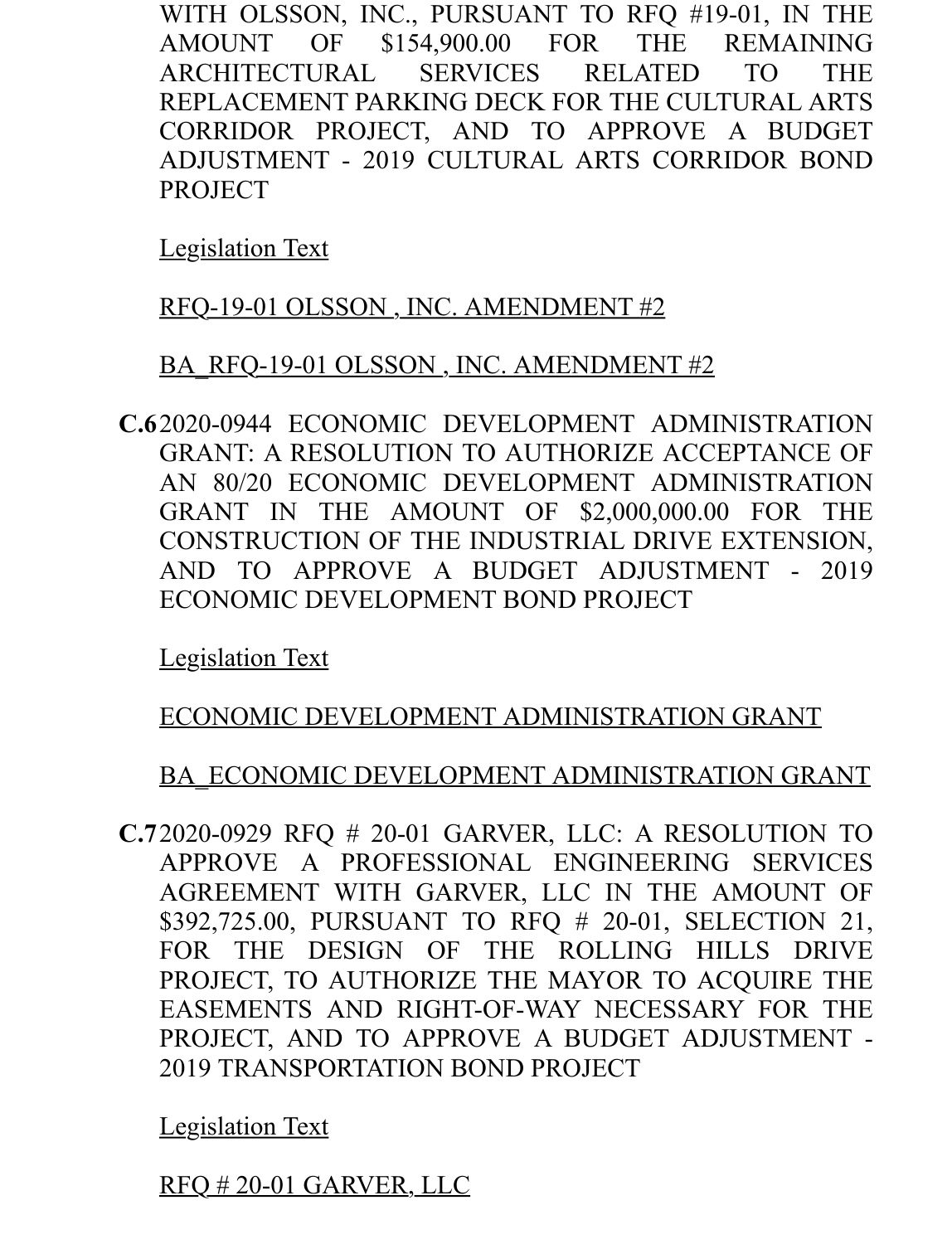#### BA\_RFQ # 20-01 GARVER, LLC

**C.8**2020-0933 OLSSON ASSOCIATES, INC. AMENDMENT # 1: A RESOLUTION TO APPROVE AMENDMENT NO. 1 TO THE PROFESSIONAL ENGINEERING SERVICES AGREEMENT WITH OLSSON, INC. IN THE AMOUNT OF \$196,190.00 FOR ENGINEERING SERVICES RELATED TO THE DESIGN OF THE MIDTOWN CORRIDOR PROJECT, AND TO APPROVE A BUDGET ADJUSTMENT - 2019 TRANSPORTATION BOND [PROJECT](https://accessfayetteville.granicus.com/MetaViewer.php?view_id=14&event_id=2411&meta_id=205489)

[Legislation Text](https://accessfayetteville.granicus.com/MetaViewer.php?view_id=14&event_id=2411&meta_id=205490)

#### [OLSSON ASSOCIATES, INC. AMENDMENT # 1](https://accessfayetteville.granicus.com/MetaViewer.php?view_id=14&event_id=2411&meta_id=205491)

#### BA\_OLSSON ASSOCIATES, INC. AMENDMENT # 1

**C.9**2020-0947 2021 ANNUAL BUDGET AND WORK PROGRAM: A RESOLUTION TO ADOPT THE 2021 ANNUAL BUDGET AND [WORK PROGR](https://accessfayetteville.granicus.com/MetaViewer.php?view_id=14&event_id=2411&meta_id=205493)AM

[Legislation Text](https://accessfayetteville.granicus.com/MetaViewer.php?view_id=14&event_id=2411&meta_id=205494)

#### 2021 ANNUAL BUDGET AND WORK PROGRAM

#### **D. City Council Agenda Session Presentations**

- **E. City Council Tour**
- **F. Announcements**
- **G. Adjournment**

#### **NOTICE TO MEMBERS OF THE AUDIENCE**

All interested persons may appear and address the City Council on Unfinished Business, New Business, and Public Hearings at City Council meetings. If you wish to address the City Council on an agenda item, please wait for the Mayor or Chair to request public comment. When the Mayor or Chair recognizes you, please start your public comment by giving your name and address. Comments are to be addressed to the Mayor or Chair. The Mayor or Chair will direct your comments to the appropriate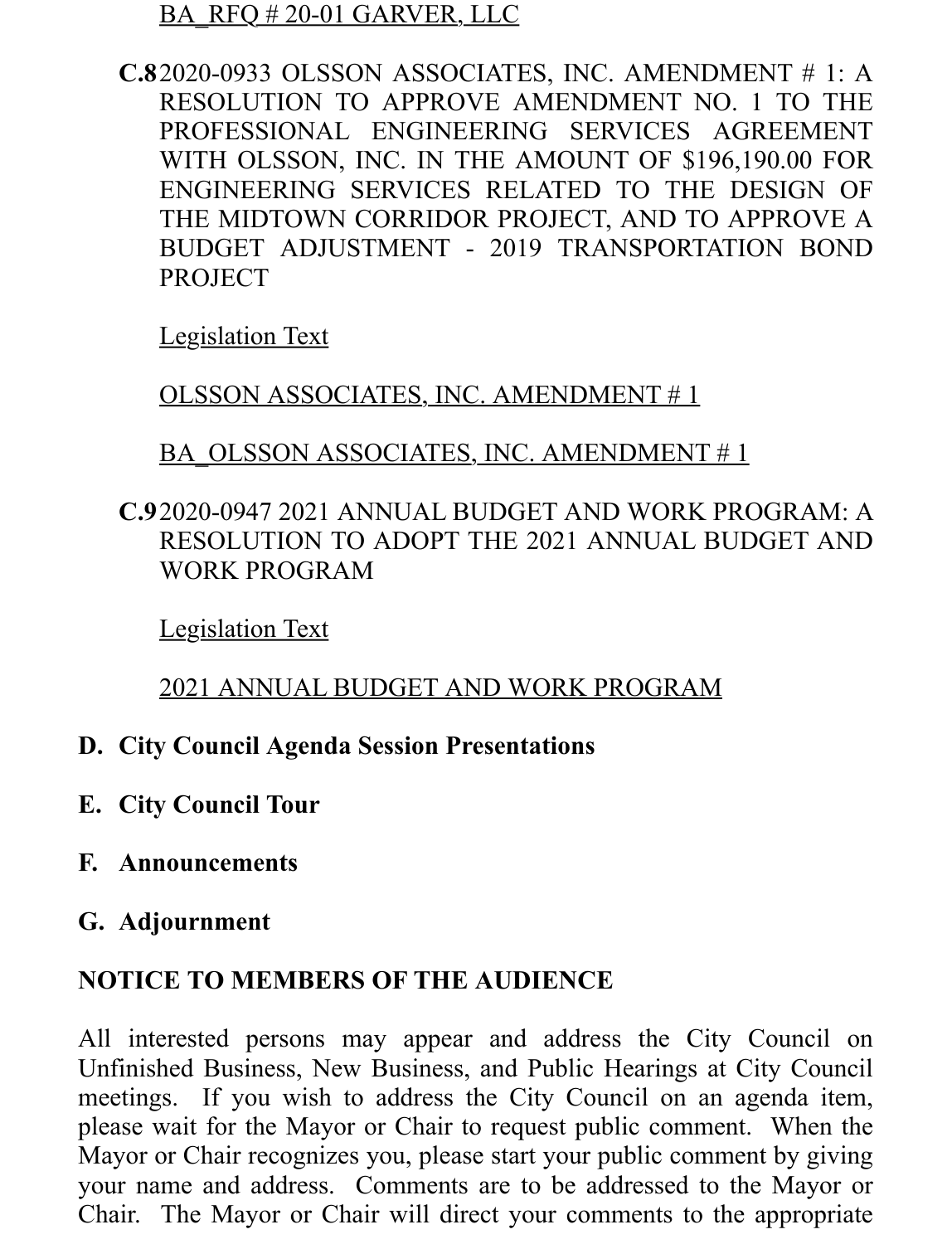elected officials, staff, or others for response. Keep your comments respectful, brief, to the point, and relevant to the agenda item being considered. Each speaker from the public will be allowed one turn to speak for discussion of an agenda item.

Below is a portion of the Rules of Order and Procedure of the Fayetteville City Council pertaining to City Council meetings:

Agenda Additions: A new item which is requested to be added to the agenda at a City Council meeting should only be considered if it requires immediate City Council consideration and if the normal agenda setting process is not practical. The City Council may only place such new item on the City Council meeting's agenda by suspending the rules by two-thirds vote. Such agenda addition shall be heard prior to the Consent Agenda.

Consent Agenda: Consent Agenda items shall be read by the Mayor and voted upon as a group without discussion by the City Council. If a Council Member wishes to comment upon or discuss a Consent Agenda item that item shall be removed and considered immediately after the Consent Agenda has been voted upon.

Unfinished Business and New Business:

Overview Period: Agenda items at a City Council meeting shall be introduced by the Mayor and, if an ordinance, read by the City Attorney. City staff shall then present a report. An agenda applicant (city contractor, rezoning or development applicant, etc.) may present its proposal only during this presentation period, but may be recalled by a Council Member later to answer questions. City staff, Council Members and applicants may use electronic visual aids in the City Council meeting as part of the presentation of the agenda item. City staff's presentation and an Applicant's presentation whether presented by one or more than one presenter shall each be limited to a maximum of ten (10) minutes unless the City Council by unanimous consent or majority vote allows additional time.

Public Comments: Public comment at a City Council meeting shall be allowed for all members of the audience who have signed up prior to the beginning of the agenda item they wish to address being opened for public comment. Speakers shall be limited to a maximum of five (5) minutes to be broken into segments of three and two minutes. Amendments may receive public comments only if approved by the City Council by unanimous consent or majority vote. If public comment is allowed for an amendment,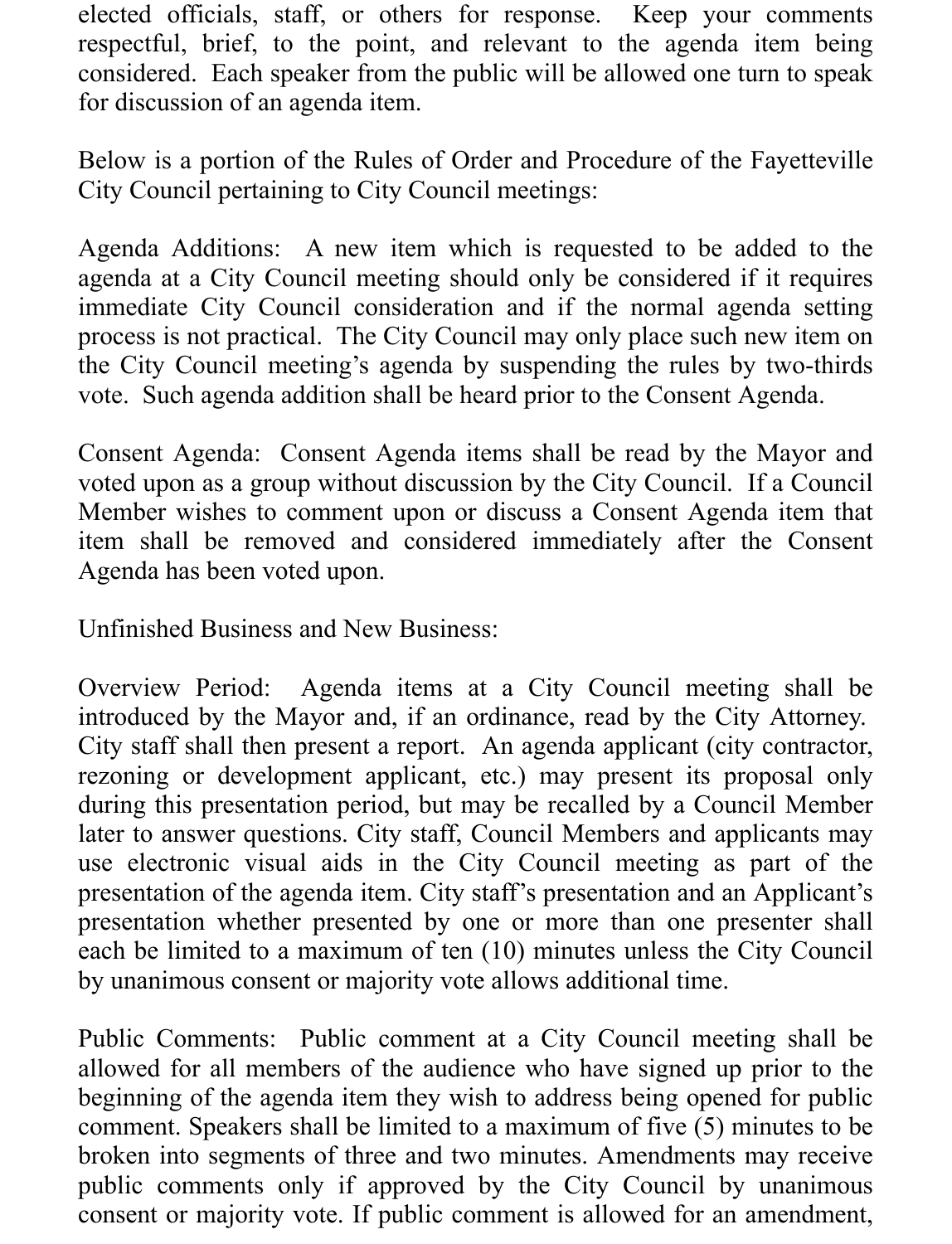speakers will only be allowed to speak for three (3) minutes. The City Council may allow both a speaker additional time and an unsigned-up person to speak by unanimous consent or majority vote.

Courtesy and Respect: All members of the public, all city staff and elected officials shall accord the utmost courtesy and respect to each other at all times. All shall refrain from rude or derogatory remarks, reflections as to integrity, abusive comments and statements about motives or personalities. Any member of the public who violates these standards shall be ruled out of order by the Mayor, must immediately cease speaking and shall leave the podium.

Interpreters or Telecommunications Devise for the Deaf (TDD), for hearing impaired are available for all City Council meetings, a 72-hour advance notice is required. For further information or to request an interpreter, please call 479-575-8330.

A copy of the complete City Council agenda is available on our website at www.fayetteville-ar.gov or in the Office of the City Clerk, 113 W. Mountain, Fayetteville, Arkansas (479)575-8323.

All cell phones must be silenced and may not be used within the City Council Chambers.

#### **NOTICE TO MEMBERS OF THE AUDIENCE**

*All interested persons may appear and address the City Council on Unfinished Business, New Business, and Public Hearings at City Council meetings. If you wish to address the City Council on an agenda item, please wait for the Mayor or Chair to request public comment. When the Mayor or Chair recognizes you, please start your public comment by giving your name and address. Comments are to be addressed to the Mayor or Chair. The Mayor or Chair will direct your comments to the appropriate elected officials, staff, or others for response. Keep your comments respectful, brief, to the point, and relevant to the agenda item being considered. Each speaker from the public will be allowed one turn to speak for discussion of an agenda item.*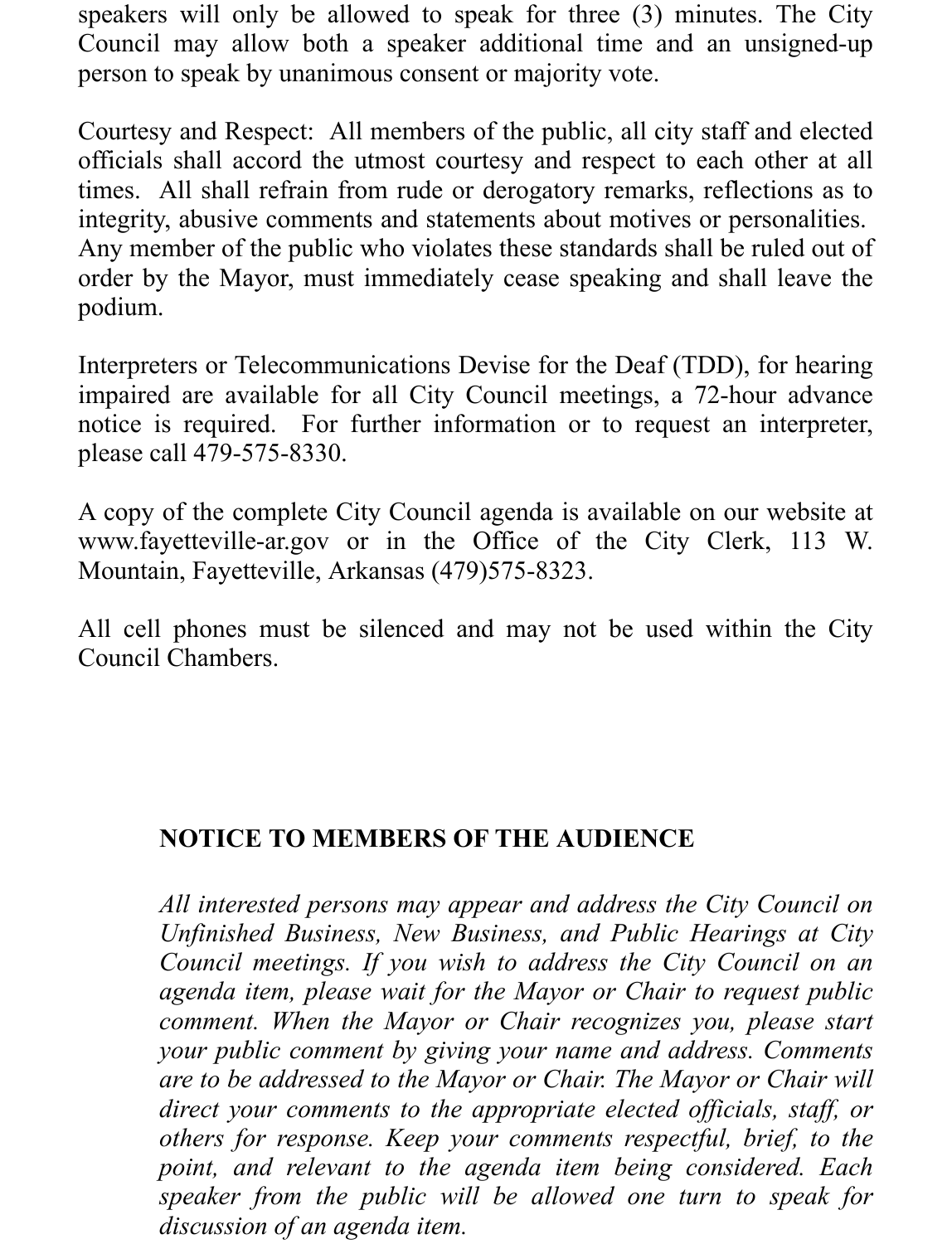*Below is a portion of the Rules of Order and Procedure of the Fayetteville City Council pertaining to City Council meetings:*

*Agenda Additions: A new item which is requested to be added to the agenda at a City Council meeting should only be considered if it requires immediate City Council consideration and if the normal agenda setting process is not practical. The City Council may only place such new item on the City Council meeting's agenda by suspending the rules by two-thirds vote. Such agenda addition shall be heard prior to the Consent Agenda.*

*Consent Agenda: Consent Agenda items shall be read by the Mayor and voted upon as a group without discussion by the City Council. If a Council Member wishes to comment upon or discuss a Consent Agenda item that item shall be removed and considered immediately after the Consent Agenda has been voted upon.*

*Unfinished Business and New Business:*

*Overview Period: Agenda items at a City Council meeting shall be introduced by the Mayor and, if an ordinance, read by the City Attorney. City staff shall then present a report. An agenda applicant (city contractor, rezoning or development applicant, etc.) may present its proposal only during this presentation period, but may be recalled by a Council Member later to answer questions. City staff, Council Members and applicants may use electronic visual aids in the City Council meeting as part of the presentation of the agenda item. City staff's presentation and an Applicant's presentation whether presented by one or more than one presenter shall each be limited to a maximum of ten (10) minutes unless the City Council by unanimous consent or majority vote allows additional time.*

*Public Comments: Public comment at a City Council meeting shall be allowed for all members of the audience who have signed up prior to the beginning of the agenda item they wish to address being opened for public comment. Speakers shall be limited to a maximum of five (5) minutes to be broken into segments of three and two minutes. Amendments may receive public comments only if approved by the City Council by unanimous consent or majority vote. If public comment is allowed for an amendment, speakers will only be allowed to speak for three (3) minutes. The City Council may allow both a speaker additional time and an unsigned-up person to speak by unanimous consent or majority vote.*